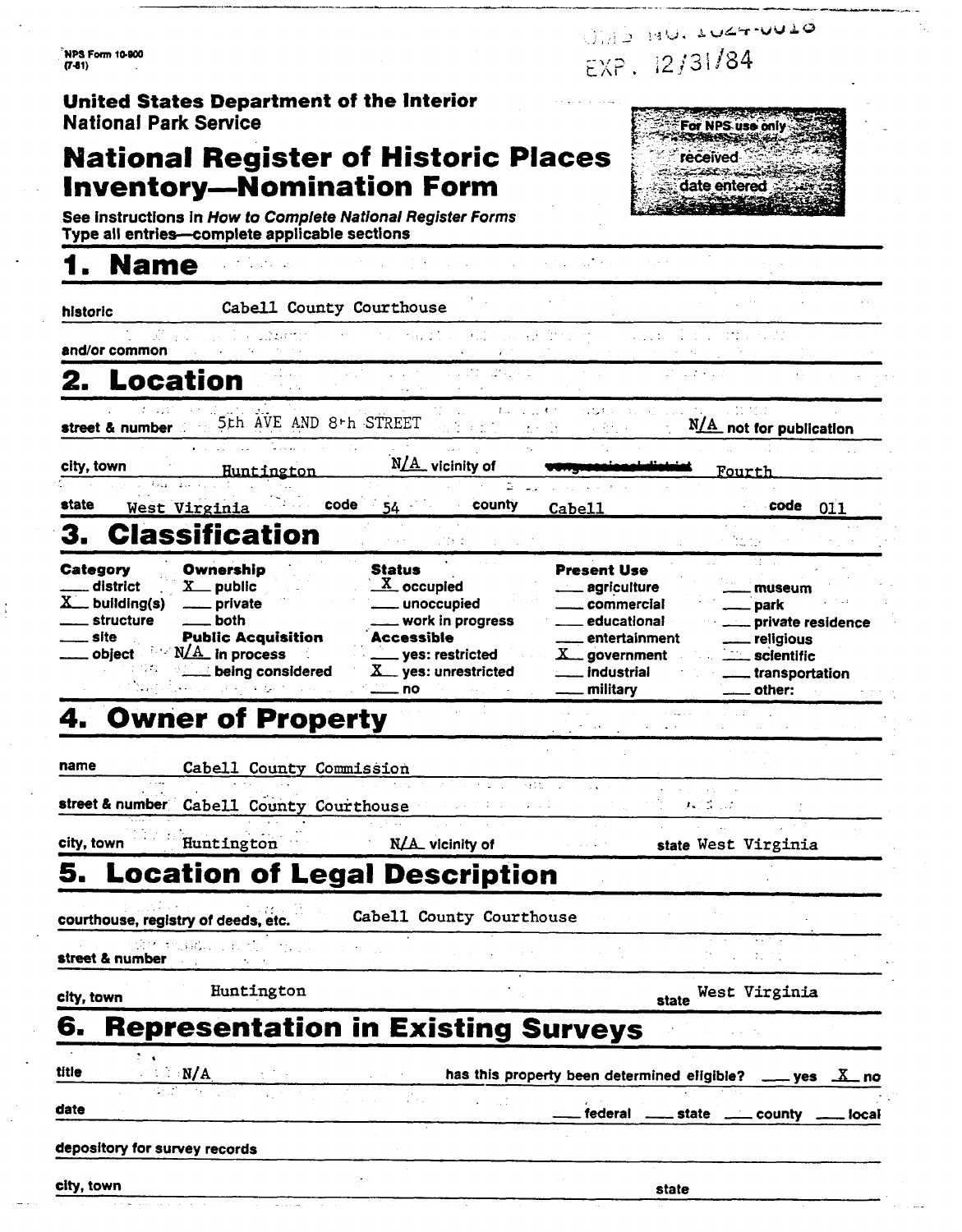# **7. Descrintion**

| <b>Description</b>                                        |                                    |                                               |                                                              |      |                                                                                                                                                                                                                                       |  |
|-----------------------------------------------------------|------------------------------------|-----------------------------------------------|--------------------------------------------------------------|------|---------------------------------------------------------------------------------------------------------------------------------------------------------------------------------------------------------------------------------------|--|
| <b>Condition</b><br>$\overline{X}$ excellent<br>$\_$ fair | deteriorated<br>ruins<br>unexposed | <b>Check one</b><br>unaltered<br>altered<br>A | <b>Check one</b><br>$\underline{X}$ original site<br>_ moved | date | the contract of the second contract of the second company of the contract of the second contract of the contract of the contract of the contract of the contract of the contract of the contract of the contract of the contra<br>N/A |  |

**Describe the present and original (it known) physical appearance** 

The Cabell County Courthouse is a 2-story **Beaux** Art Classical structure located on a park-like court square, one block large, which includes the courthouse, jail, and landscaped areas to the north and south. ا - المالية<br>العالمية

The original central portion of **the** structure, constructed 1899-1901, is a square plan with short wings extending to the east and west. This iscagped by a vertical dome and clock tower. **As** the tower rises above the building it is'characterized by the same elements as the main segment, rusticated base with domed corner pavillions supporting a smooth faced coursed ashlar, pedimented and pilastered fagcade. Above the pediment. sits the 4-sided clock with its segmented pediments over the faces and finallya standing seam copper dome capped by an arcaded cupola with finial.

The front facade is five bays wide with the center three recessed to formasecond story balcony. These are topped by a central arched window flanked by roundells and support a pediment. The two corner bays form projecting pavillions with paired pilasters supporting a segmental pediment and corner dome. The main entrance is through a three bay arcade five steps above ground level. The first story and raised basement facade is rusticated berea sandstone, above which is smooth coursed ashlar with paired pilasters with composite capitals supporting a wide frieze. Abovethe first story windows in the corner bays are elaborately carved cartouches. ".

The original east and west extensions are similarily detailed although less elaborate. They are three bays wide and characterized by a central projecting second story pavillion, supported by acanthus leaf consales, This bay is composed of paired pilasters above the balcony supporting a pediment with platforms for statuary. Windows in the outer bays are arched. A balustrade tops the whole composition, Each **wing had** a central end entrance topped by a dome.

The floor plan is symmetrical with the main interior element being the two-story rotunda witha spiralling stair. The interior dome is plastered and divided into twelve segments **by** plastered ornamentation in a rope motif. There is a central oculus and each segment has a garland supporting torches. The floor is mosaic with an intersecting square pattern in the center. There is an ornamental iron balustradearound the second story balcony.

The west addition, 1924 and east addition, 1940, reflect the same detailing, of the original building although much simpler. They **are** each 6 bays wide with rusticated first story and raised basement levels with rectangular first story windows, arched basement openings and arched vertical second story windows divided vertically by recessed spandrel panels.

The end elevations are eleven bays wide with a projecting three-bay central arcaded entrance identical to the main entrance.<br>
The antes countroon is in the west

The primary courtroom is in the west addition **and** has been extensively remodeled. **Two** secondary courtrooms are in the east (1940) wing and are of the art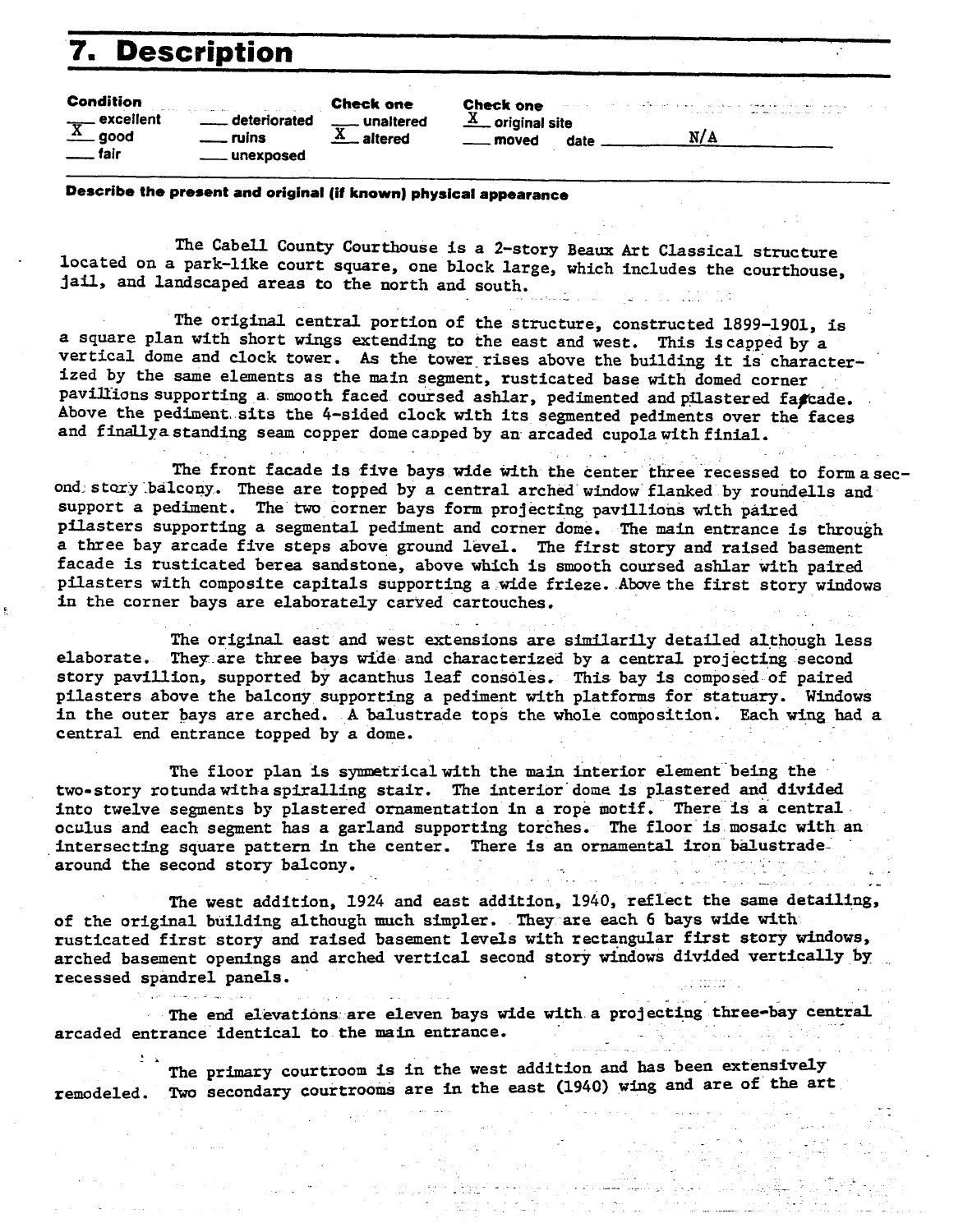FHR-8-300 (11-78)

#### **United States Department of the Ipterior, Heritage Conservation and Recreation Serwics**

# **National Register of Historic Places Inventory-Nomination Form**

<u>ীমার উপমূল্য দ্</u> For HCRS use only date entered

Cabell County Courthouse, Cabell County, West Virginia **Continuation sheet and the continuation sheet of the continuation sheet of the continuation sheet of the continuation of the continuation of the continuation of the continuation of the continuation of the continuation of** 

.moderne style. They are wood paneled to the height of approximately 8 feet with plastered walls with panels above. These were meant probably for murals. The wood paneling is in wide horizontal bands of light and dark. The furniture is in **the** same style with the bench having a decorative band similar to frieze with triglyths.

The jail was constructed at the time of the 1940 addition. It is rectangular, 5 stories, with a rusticated first level. It is three bays wide with the center bay having coupled windows and a projecting entrance. It is Art Deco in styling with a stepped and setback facade.

Landscaping is in the ordered, processional style of the Beaux-Arts with a central walk to the main entrance flanked by lawns and bordered by poplar trees. Elevation changes are accomplished with elaborately balustraded stairs.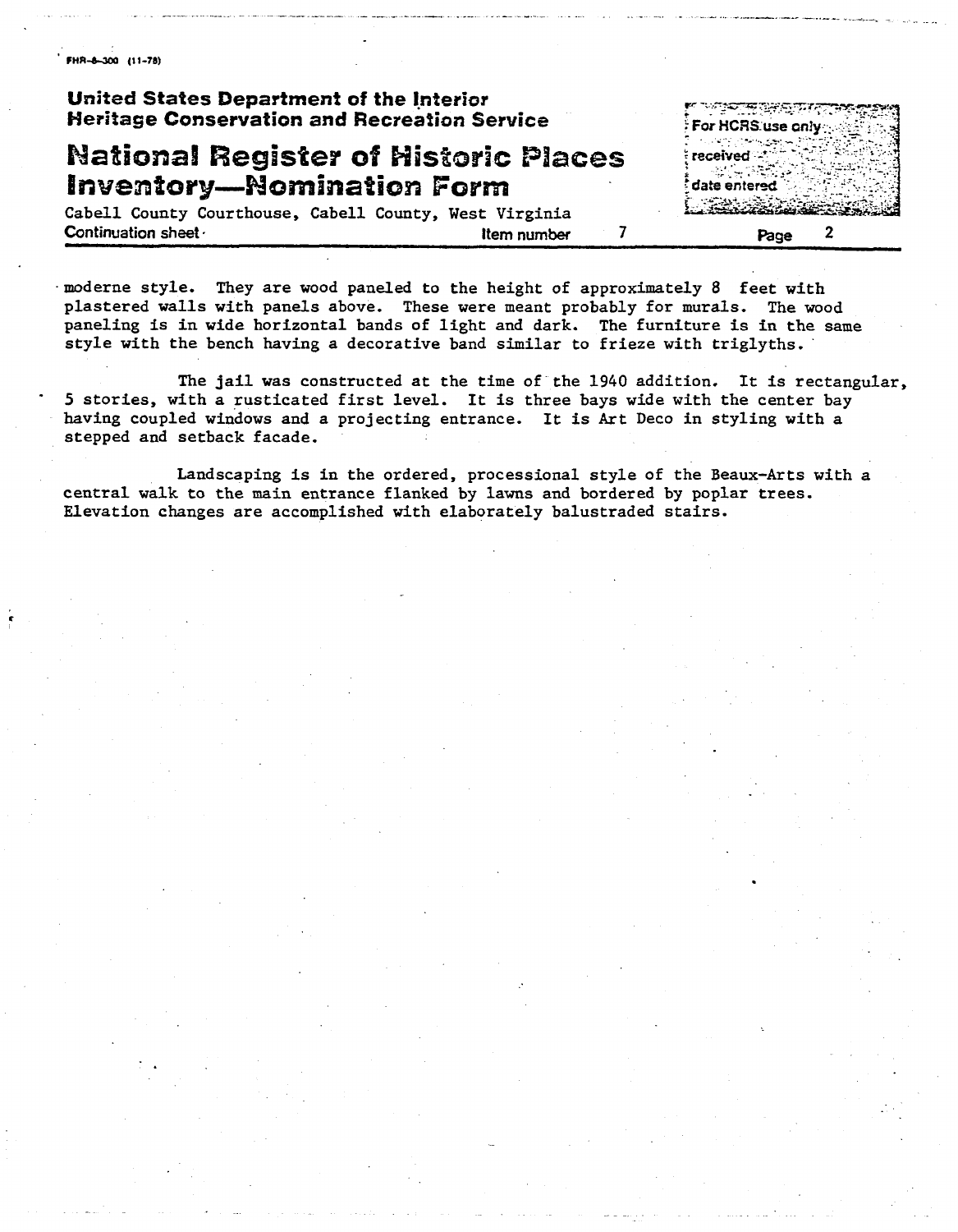### **Significance**

| Period                            | Areas of Significance-Check and justify below   |                                         | المواصل المستوقي والمتحل والمتحال والمتحال والمتحرم والمتحرم والمحرور والمعارض |                     |
|-----------------------------------|-------------------------------------------------|-----------------------------------------|--------------------------------------------------------------------------------|---------------------|
| ____ prehistoric                  | archeology-prehistoric _____ community planning |                                         |                                                                                |                     |
| $-1400 - 1499$                    | ____ archeology-historic                        | <u>__</u> __ conservation               | … law                                                                          | ____ science        |
| $\frac{1}{2}$ 1500-1599           | ____ agriculture                                | <u>_____</u> economics                  | literature                                                                     | ____ sculpture      |
| $\frac{1600 - 1699}{1600 - 1699}$ | $X$ architecture                                |                                         | <u>_</u> ___ military                                                          | $\equiv$ social/    |
| $\frac{1}{2}$ 1700–1799           | —— art                                          | engineering                             | __ music                                                                       | humanitarian        |
| $X = 1800 - 1899$                 | $\underline{X}$ commerce                        | exploration/settlement _____ philosophy |                                                                                | theater.            |
| $X = 1900 -$                      | <u>__</u> communications                        | $\_$ industry                           | $X$ politics/government                                                        | $X_$ transportation |
|                                   |                                                 | __ invention                            |                                                                                | _ other (specify)   |

**Specific dates** 1899-1901

Statement of Significance (in one paragraph)

**Builder/Architect** 

Gunn and Curtis, Architects James B. Stewart, Supervising Architect Robert L. Day, Architect, West Wing Frampton & Bowyers, Architects, East Wing Charles A. Moses, Builder Engstom and Winn, Builders, East Wing

The Cabell County Courthouse, located on the public square bounded by 4th and 5th Avenues. and 7th and 8th Streets in Huntington, is significant as an outstanding example of turn-of-the-century Beaux-Arts Classicismin southwestern West Virginia, as a representative example of the growth and evolution of the city of Huntington as a major

urban transporation and industrial center,  $^2$  and as an example of the work supervised by locally prominent architects James B. Stewart and Robert L. Day.<sup>3</sup>

#### **EXPLANTORY NOTES**

1. The only courthouse in this region of West Virginia that exemplifies the Beaux Arts Classical style of architecture, the Cabell County Courthouse incorporates all of the then-fashionable features of classical architecture that American students of the Beaux Art school were bringing back from Europe. Included in these features at the Cabell County Courthouse is a central domed tower, a pedimented central pavilion. paired composite pilasters, a rusticated base, a symmetrical plan with flanking wings. and a grand domed interior rotunda. The presence of carving in the composite capitals, acanthus-leaf consoles and bold cartoches are other stylistic elements present in the composition. Local influence in the design and structural character of the courthouse may be seen in the Victorian verticality of window openings, pavilions, the use of pressed metal in the pediment of the entrance, the drum of the dome, and in the dome itself. These materials were locally available, being widely distributed in the Ohio Valley.

Cabell County was formed, as a county of Virginia, in 1809 and named for Virginia Governor William H. Cabell (1805-08). The town of Guyandotte served as the first county seat until 1814 when the county seat was moved to the town of Barboursville. The county seat remained at Barboursville (excepting an 18-month period during the Civil War) for 73 years, until the transfer of the county seat to the new city of Huntington in 1887.

The choice of Huntington as the county seat of Cabell County was reflective of its newly assumed role as the dominant urban and transportation center of the region. The city had been laid out in the course of two years (1871-1873) to serve as the terminus for Collis P. Huntington's C&O Railroad. The city of Huntington sprang into existence in a very short period of time, and the first buildings to be constructed were railroad related structures. Due to the presence of the railroad, Huntington experienced a period of rapid growth, soon outdistancing other communities in the area.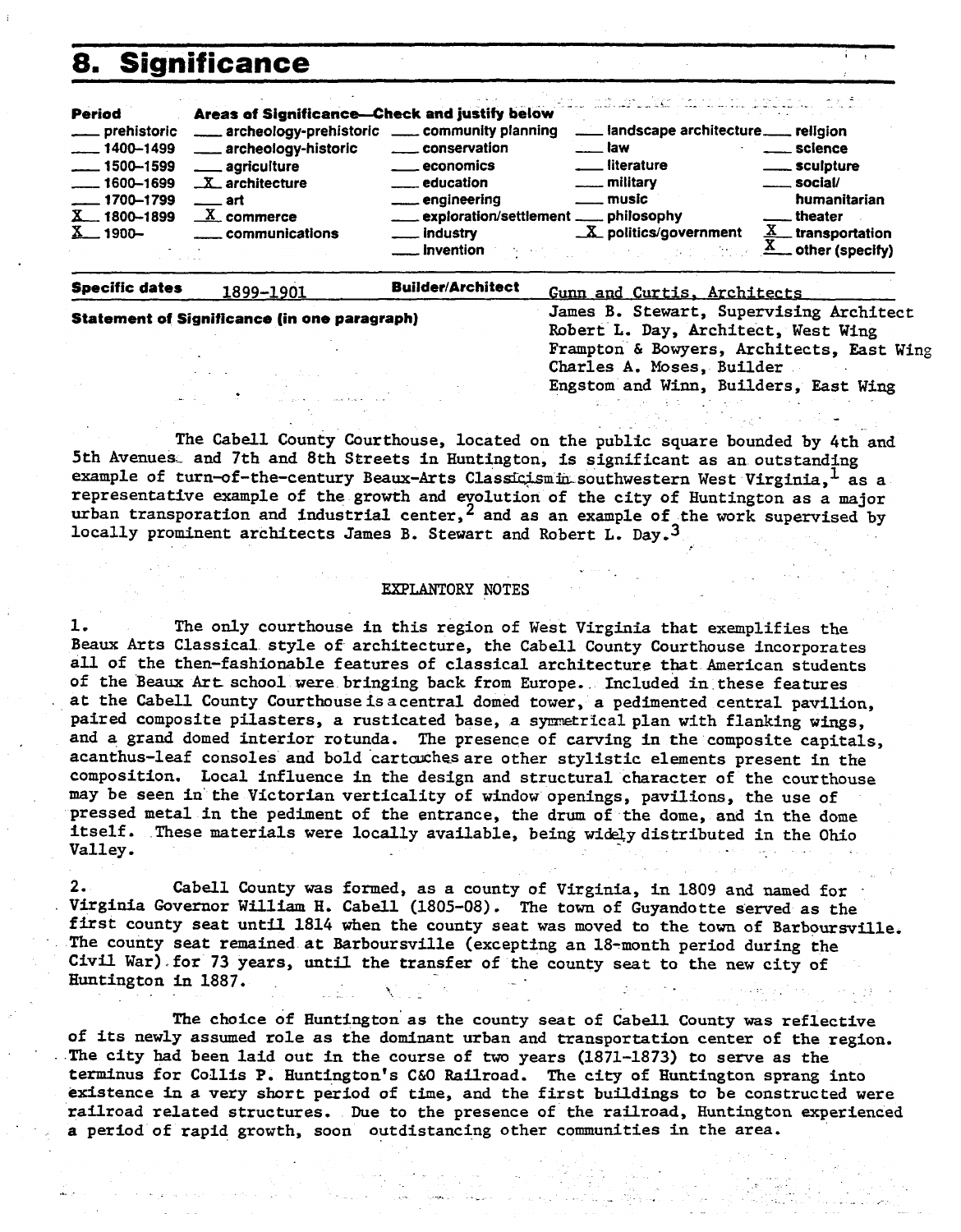$-FHA-3CO$  (11-78)

#### **United States Department of the Interior Heritage Conservation and Recreation Service**

### **NaBioaa! Register of Historic Places Inventory-Nomination Form**

**محمد معانيات المستورة** For HCRS use only ಾ ಸಂಪಾದ received :: date entered

Cabell County Courthouse, Cabell County, West Virginia **Continuation sheet alternation sheet** *Page* **2 Page 2 Page 2** 

In 1880, Huntington's population was,less than 2,000, by 1890 the:population stood at over 10,000. DIn the decade of the 1880's, Huntington had acquired a water company, paved sidewalks, telephone system, electric lights, an electric street car line, and natural gas service. It seemed only natural, then, that such a thriving and growing city should be the seat of the county's government.

In 1892 the County Commission purchased Lot  $#90$ , the present courthouse square, but plans for construction were halted by the Panic of 1893. Plans for a new courthouse were submitted in 1895 by Gunn and Curtis, architects, of Kansas City, Missouri. The contractor for the work was Charles **A..** Moses of Chicago, Illinios, whose bid for the building was \$95,000. Although the foundation was laid in 1896, actual construction did not begin until the Summer of 1899. The courthouse was completed-on December 4, 1901. The first Circuit Court to meet in the new courthouse met on December 26, of that year.

As Huntington and Cabell County continued to grow, two' wings were added to meet the increased needs of county government. The west wing, designed by Robert **L.** Day, was completed in 1924. The east wing, designed by Frampton and Bowyers, architects, was completed in 1940 and constructed by Engstrom and Wynn of Wheeling (who were later to do restoration work on West Virginia Independence Hall). The east wing construction was accompanied by the construction of a jail and some interior remodeling and partially financed by the Works Progress Administration. Both wings are architecturally compatible to the main unit.

**3.** James B. Stewart, the supervising architect on the courthouse, was a locally prominent architect who participated in the great boom years of Huntington. Architect of a number of prominent commercial buildings and fine residences, Stewart came to the forefront of architectural activity in his supervising role at the Cabell County Courthouse. Within a year of the courthouse's completion, in 1902, Stewart was chosen to design the new Carnegie Public Library (entered on the National Register of Historic Places, April 3, 1980) in Huntington, which is a masterpiece of Beaux Art Classicism.

Robert L. Day, who designed the west wing of the Cabell County Courthouse in 1923-24, was another prominent Huntington architect associated with the Courthouse. **Day**  is remembered in Huntington for a large number of important buildings which he designed.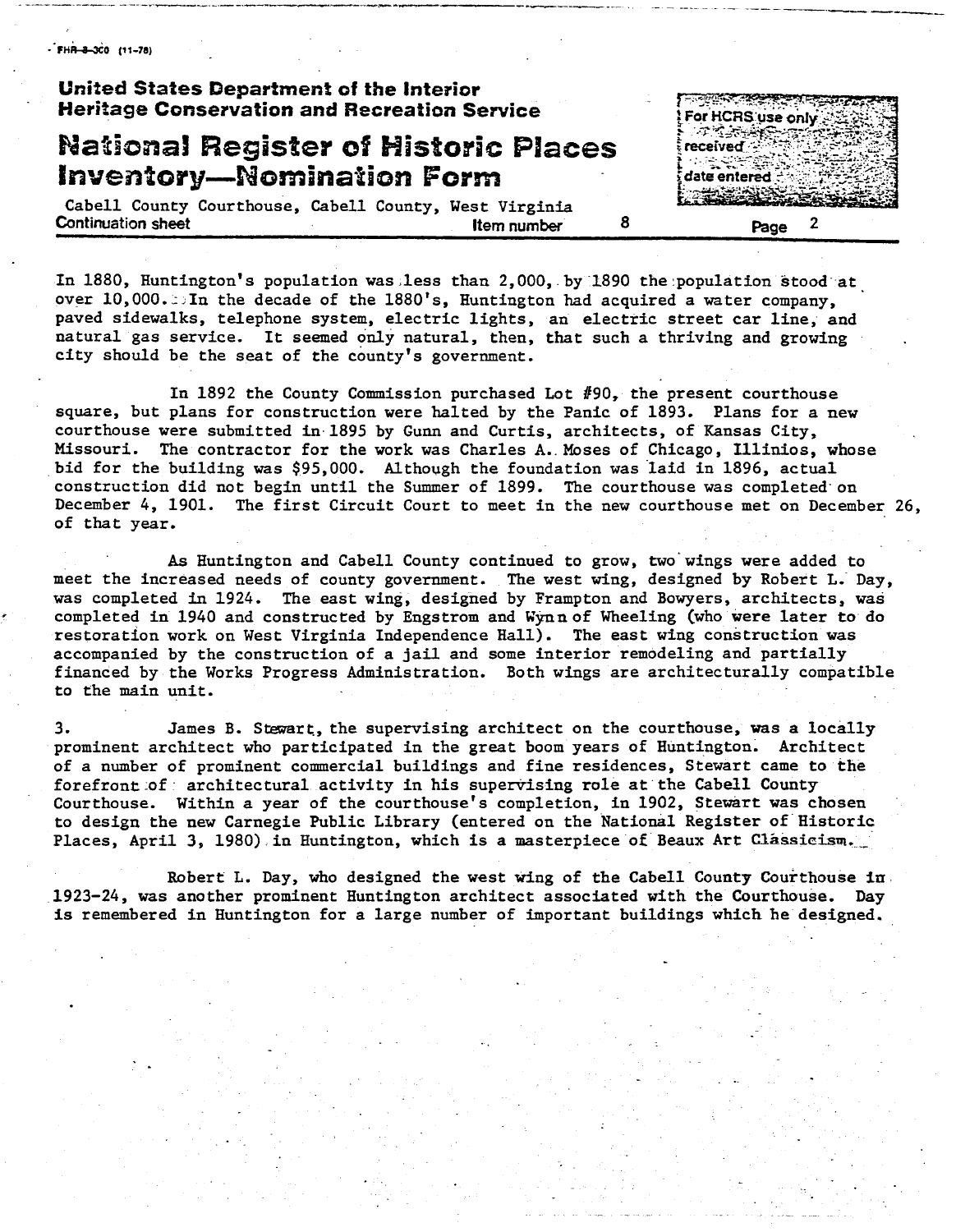# **9. Major Bibliographical References**

1. A Centenial History of Huntington, West Virginia 1871-1971, Doris C. Miller.

,>

- 2. Huntington Through Seventy Five Years, George S. Wallace.
- **3.** Cabell County Courthouses 1809-1940, George S. Wallace.

|                           | 10. Geographical Data                                                                                                                                                                                                                                                                                                                                                                |        |      |                          |                           |              |
|---------------------------|--------------------------------------------------------------------------------------------------------------------------------------------------------------------------------------------------------------------------------------------------------------------------------------------------------------------------------------------------------------------------------------|--------|------|--------------------------|---------------------------|--------------|
| <b>UMT References</b>     | Acreage of nominated property 3.5 acres<br>Quadrangle name Huntington, Ohio-West Virginia                                                                                                                                                                                                                                                                                            |        |      |                          | Quadrangle scale 1:24,000 |              |
| 1 17  <br>Easting<br>Zone | $3\overline{7}$ $3\overline{7}$ $\overline{4}$ $\overline{0}$<br>$4$ 12 5 13 1 16 10<br><b>Northing</b>                                                                                                                                                                                                                                                                              |        | Zone | <b>Easting</b>           | Northing                  |              |
| c l<br>E                  |                                                                                                                                                                                                                                                                                                                                                                                      |        | D    |                          |                           |              |
| G                         |                                                                                                                                                                                                                                                                                                                                                                                      |        |      |                          |                           |              |
|                           | Verbal boundary description and justification The site is bordered on the east by 8th Street,<br>west by 7th Street, north by 4th Avenue and south by 5th Avenue. The and side<br>List all states and counties for properties overlapping state or county boundaries                                                                                                                 |        |      |                          |                           |              |
| state<br>N/A              | code                                                                                                                                                                                                                                                                                                                                                                                 | county |      |                          | code                      |              |
| state                     | code                                                                                                                                                                                                                                                                                                                                                                                 | county |      |                          | code                      |              |
|                           | <b>Form Prepared By</b>                                                                                                                                                                                                                                                                                                                                                              |        |      |                          |                           |              |
| street & number           | The Cultural Center<br>Capitol Complex                                                                                                                                                                                                                                                                                                                                               |        |      | <b>Contain telephone</b> | 304/ 348-0240             |              |
| city or town              | Charleston                                                                                                                                                                                                                                                                                                                                                                           |        |      | state - -                | West Virginia 25305       |              |
|                           | 2. State Historic Preservation Officer Certification<br>The evaluated significance of this property within the state is:<br>state<br>national                                                                                                                                                                                                                                        | local  |      |                          |                           |              |
|                           | As the designated State Historic Preservation Officer for the National Historic Preservation Act of 1966 (Public Law 89-<br>665), I hereby nominate this property for inclusion in the National Register and certify that it has been evaluated<br>according to the criteria and procedures set forth by the National Park Service.<br>State Historic Preservation Officer signature |        |      |                          |                           |              |
| title                     | State Historic Preservation Officer                                                                                                                                                                                                                                                                                                                                                  |        |      | date                     |                           | mly 16, 1981 |
| For NPS use only:         | I hereby certify that this property is included in the National Registers and                                                                                                                                                                                                                                                                                                        |        |      |                          |                           |              |
|                           |                                                                                                                                                                                                                                                                                                                                                                                      |        |      |                          |                           |              |
| <b>Attest</b>             | <b>SALE AREA NOTES TO BE STARTED</b><br>Keeper of the National Register                                                                                                                                                                                                                                                                                                              | مطت    |      |                          |                           |              |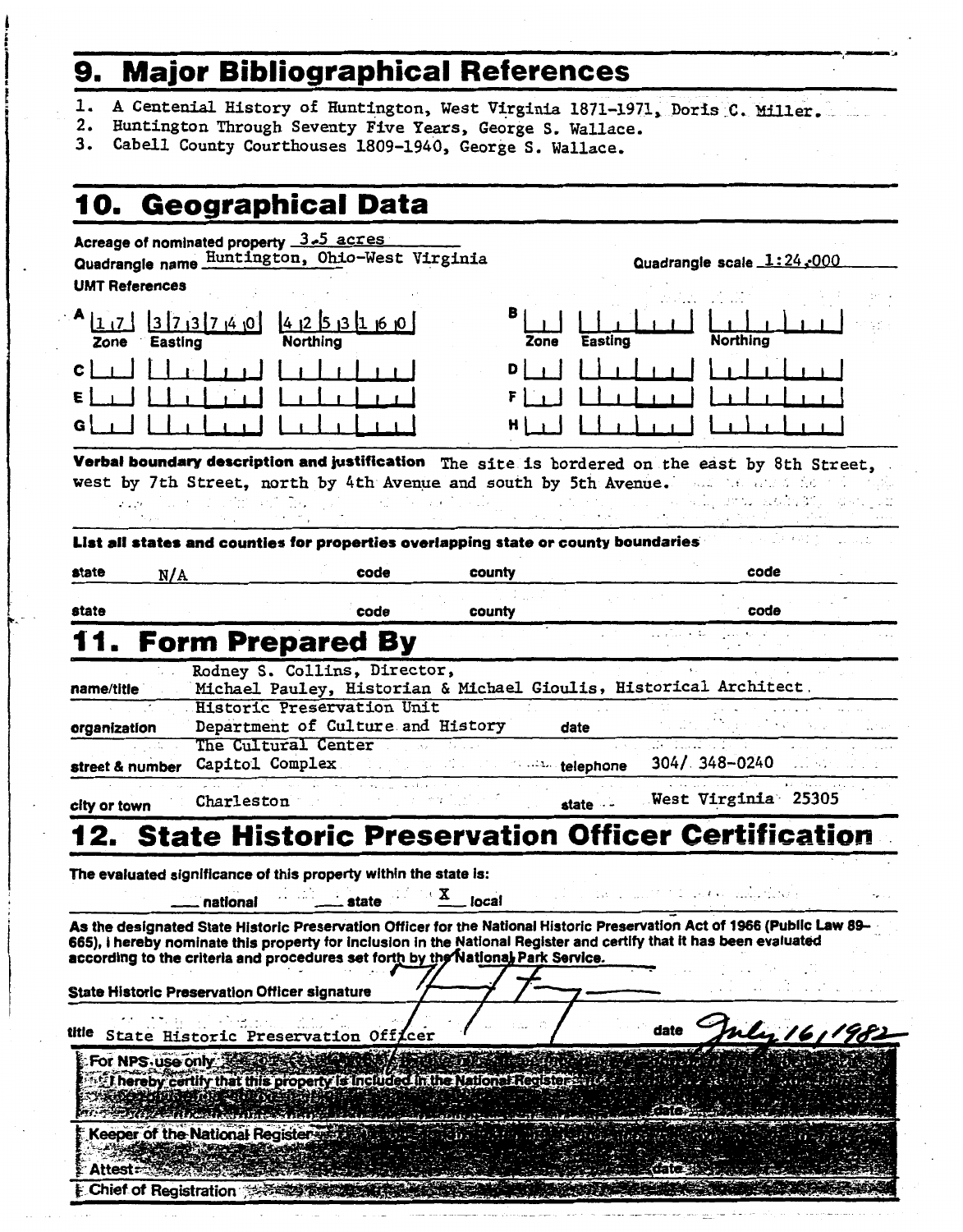